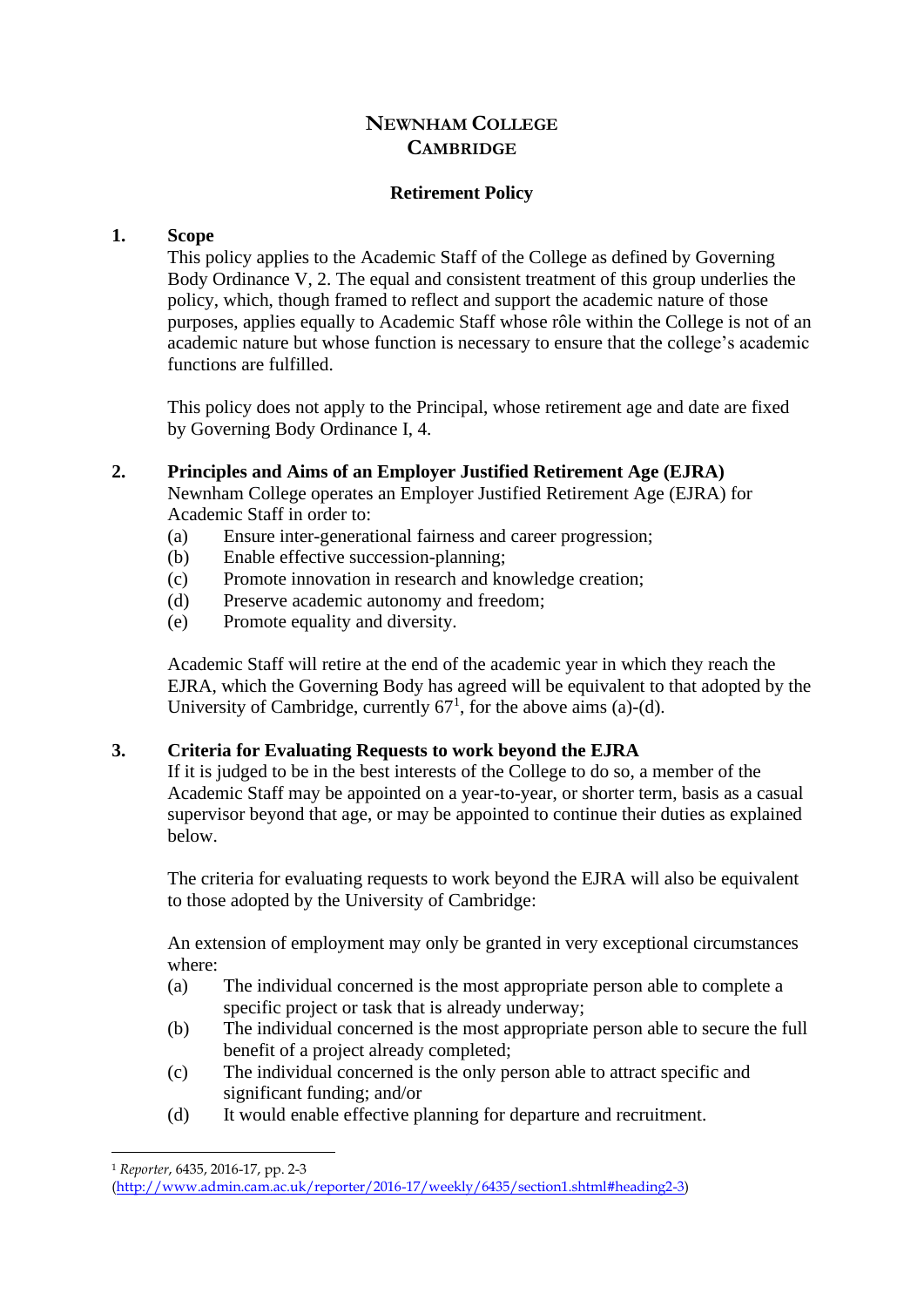In all cases, an extension must not undermine the aims of the EJRA, and must be aligned to the objects of the College as a place of education, learning and research.

## **4. Procedure to be followed**

When a member of the College's Academic Staff is coming up to the EJRA, the following steps will be taken:

- (a) The College will notify the individual in writing of the EJRA at least 6 months in advance but no more than 12 months before end of the academic year in which the individual would reach the EJRA (hereafter 'the intended retirement date');
- (b) The College will inform the individual of their right to make an exceptional request to work beyond the intended retirement date on a year-to-year, or shorter term, basis as a casual supervisor or to continue their duties subject to the individual fulfilling the appropriate criteria, the extension not undermining the aims of the EJRA and the extension being aligned to the College's objects;
- (c) If the individual confirms that s/he wishes to retire at the intended retirement date, the College will make the necessary arrangements;
- (d) If the individual requests to continue working beyond the intended retirement date, the College has a duty to consider this request;
- (e) A written request to continue beyond the intended retirement date must be received no later than 31 March in the academic year of the intended retirement date;
- (f) The individual should write to the Senior Tutor, Bursar or line manager (as appropriate) making such a request; a copy of this letter should also be sent to the Bursar if s/he was not the original recipient.

### <span id="page-1-0"></span>**5. The duty to consider process**

Once the College has received written notification of a request to continue working beyond the intended retirement date, the Senior Tutor, Bursar, or line manager (as appropriate) will arrange a meeting with the individual to discuss their request within a reasonable period of receiving it, usually within 4 weeks (unless agreeing to the request or it being impractical to hold a meeting within this time frame).

At this meeting the individual has the right to be accompanied by either another member of the Academic Staff or a trade union representative. This accompanying person will have the right to address the meeting but not to answer questions on behalf of the individual and will be permitted to confer with the individual during the meeting.

At the meeting the individual will have an opportunity to discuss their request with the Senior Tutor, Bursar, or line manager (as appropriate).

After the meeting the individual's request will be considered by the Academic Planning Committee (for individuals with teaching responsibilities), or by the Council